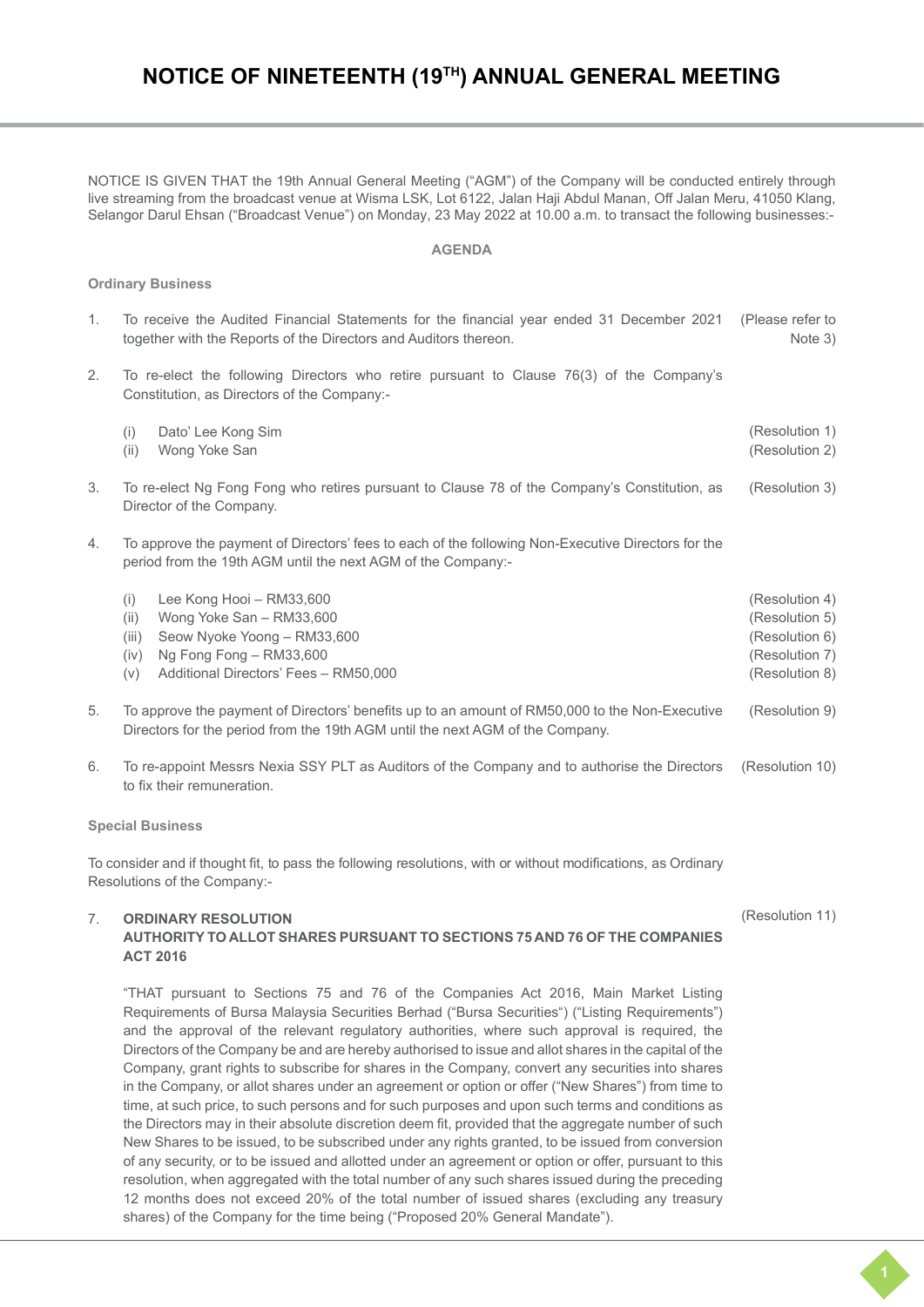THAT such approval on the Proposed 20% General Mandate shall continue to be in force until 31 December 2022.

THAT with effect from 1 January 2023, the general mandate shall be reinstated from a 20% limit to a 10% limit pursuant to Paragraph 6.03 of the Listing Requirements provided that the aggregate number of such New Shares to be issued, to be subscribed under any rights granted, to be issued from conversion of any security, or to be issued and allotted under an agreement or option or offer by the Company from time to time, at such price, to such persons and for such purposes and upon such terms and conditions as the Directors may in their absolute discretion deem fit, pursuant to this resolution, when aggregated with the total number of any such shares issued during the preceding 12 months does not exceed 10% of the total number of issued shares (excluding any treasury shares) of the Company for the time being ("Proposed 10% General Mandate").

THAT such approval on the Proposed 10% General Mandate shall continue to be in force until:-

- a. the conclusion of the next Annual General Meeting ("AGM") of the Company held after the approval was given;
- b. the expiration of the period within which the next AGM of the Company is required to be held after the approval was given; or
- c. revoked or varied by resolution passed by the shareholders of the Company in a general meeting,

whichever is the earlier.

(The Proposed 20% General Mandate and Proposed 10% General Mandate shall hereinafter refer to as "Proposed General Mandate".)

THAT the Directors of the Company be and are hereby also empowered to obtain the approval from Bursa Securities for the listing of and quotation for such New Shares on the Main Market of Bursa Securities.

THAT authority be and is hereby given to the Directors of the Company, to give effect to the Proposed General Mandate with full powers to assent to any conditions, modifications, variations and/or amendments as they may deem fit in the best interest of the Company and/or as may be imposed by the relevant authorities.

AND FURTHER THAT the Directors of the Company, be and are hereby authorised to implement, finalise, complete and take all necessary steps and to do all acts (including execute such documents as may be required), deeds and things in relation to the Proposed General Mandate.

#### 8. **ORDINARY RESOLUTION**

**PROPOSED RENEWAL OF SHAREHOLDERS' MANDATE FOR THE AUTHORITY TO THE COMPANY TO PURCHASE ITS OWN SHARES OF UP TO TEN PER CENTUM (10%) OF THE TOTAL NUMBER OF ISSUED SHARES**

"THAT subject always to the Companies Act 2016 ("the Act"), the Constitution of the Company, the Main Market Listing Requirements of Bursa Malaysia Securities Berhad ("Bursa Securities") ("Listing Requirements") and all other applicable laws, guidelines, rules and regulations, the Company be and is hereby authorised, to the fullest extent permitted by law, to purchase such number of issued shares in the Company as may be determined by the Directors of the Company from time to time through Bursa Securities upon such terms and conditions as the Directors may deem fit and expedient in the interest of the Company provided that:-

(Resolution 12)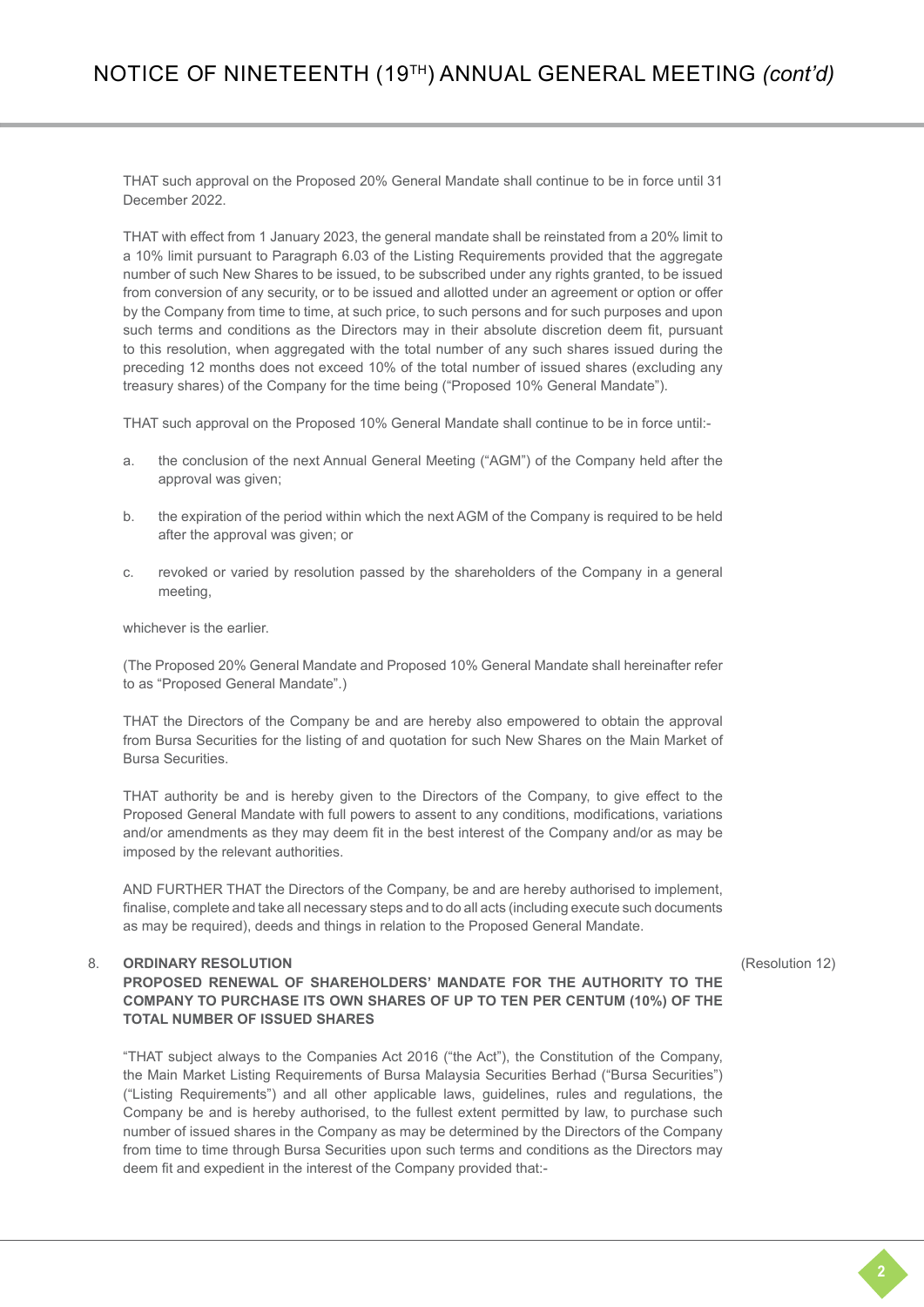- (i) the aggregate number of issued shares in the Company ("Shares") purchased ("Purchased Shares") and/or held as treasury shares pursuant to this ordinary resolution does not exceed ten per centum (10%) of the total number of issued shares of the Company as quoted on Bursa Securities as at point of purchase; and
- (ii) the maximum fund to be allocated by the Company for the purpose of purchasing the shares shall not exceed the aggregate of the retained profits of the Company based on the latest audited financial statements and/or the latest management accounts (where applicable) available at the time of the purchase,

("Proposed Share Buy-Back").

AND THAT the authority to facilitate the Proposed Share Buy-Back will commence immediately upon passing of this Ordinary Resolution and will continue to be in force until:-

- (a) the conclusion of the next Annual General Meeting ("AGM") of the Company following the general meeting at which such resolution is passed at which time the authority shall lapse unless by ordinary resolution passed at the meeting, the authority is renewed, either unconditionally or subject to conditions;
- (b) the expiration of the period within which the next AGM of the Company is required by law to be held; or
- (c) revoked or varied by ordinary resolution passed by the shareholders of the Company in a general meeting,

whichever occurs first, but shall not prejudice the completion of purchase(s) by the Company of its own Shares before the aforesaid expiry date and, in any event, in accordance with the Listing Requirements and any applicable laws, rules, regulations, orders, guidelines and requirements issued by any relevant authorities.

AND THAT the Directors of the Company be and are hereby authorised, at their discretion, to deal with the Purchased Shares until all the Purchased Shares have been dealt with by the Directors in the following manner as may be permitted by the Act, Listing Requirements, applicable laws, rules, regulations, guidelines, requirements and/or orders of any relevant authorities for the time being in force:-

- (i) To cancel all or part of the Purchased Shares;
- (ii) To retain all or part of the Purchased Shares as treasury shares as defined in Section 127 of the Act;
- (iii) To distribute all or part of the treasury shares as dividends to the shareholders of the Company;
- (iv) To resell all or part of the treasury shares;
- (v) To transfer all or part of the treasury shares for the purposes of or under the employees' share scheme established by the Company and/or its subsidiaries;
- (vi) To transfer all or part of the treasury shares as purchase consideration;
- (vii) To sell, transfer or otherwise use the treasury shares for such other purposes as the Minister charged with responsibility for companies may by order prescribe; and/or
- (viii) To deal with the treasury shares in any other manners as allowed by the Act, Listing Requirements, applicable laws, rules, regulations, guidelines, requirements and/or orders of any relevant authorities for the time being in force.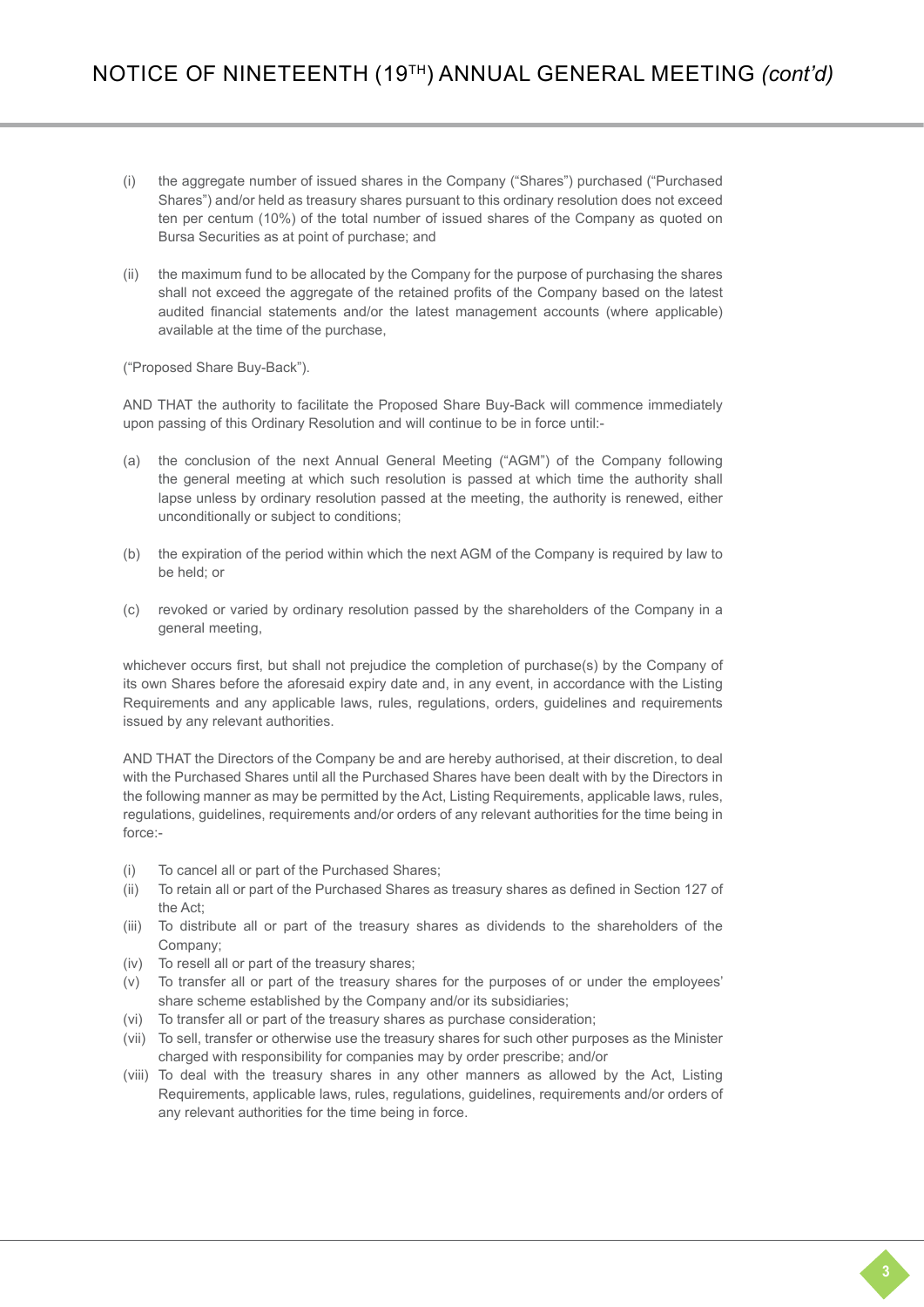AND THAT the Directors of the Company be and are authorised to take all such steps as are necessary or expedient [including without limitation, the opening and maintaining of central depository account(s) under Securities Industry (Central Depositories) Act, 1991, and the entering into all other agreements, arrangements and guarantee with any party or parties] to implement, finalise and give full effect to the Proposed Share Buy-Back with full powers to assent to any conditions, modifications, variations and/or amendments (if any) as may be imposed by the relevant authorities."

9. To consider any other business of which due notice shall be given in accordance with the Companies Act 2016.

By Order of the Board **WONG WAI FOONG (MAICSA 7001358) (SSM PC No. 202008001472) WONG PEIR CHYUN (MAICSA 7018710) (SSM PC No. 202008001742)**  Company Secretaries Kuala Lumpur

22 April 2022

## **NOTES:-**

### **1. IMPORTANT NOTICE**

The Broadcast Venue is **strictly for the purpose of complying with Section 327(2) of the Companies Act 2016 ("the Act")** which requires the Chairman of the meeting to be present at the main venue of the meeting.

Members **will not be allowed** to attend this AGM in person at the Broadcast Venue on the day of the meeting.

Members are to attend, speak (including posing questions to the Board via real time submission of typed texts) and vote (collectively, "participate") remotely at this AGM via the Remote Participation and Voting facilities ("RPV") provided by Agmo Digital Solutions Sdn Bhd via https://web.vote2u.my/.

**Please read these Notes carefully and follow the procedure in the Administrative Guide for the 19th AGM in order to participate remotely via RPV.**

## **2. Appointment of Proxy**

- (i) For the purpose of determining who shall be entitled to attend this AGM, the Company shall be requesting Bursa Malaysia Depository Sdn Bhd to make available to the Company, a Record of Depositors as at 13 May 2022. Only a member whose name appears on this Record of Depositors shall be entitled to participate in this AGM via RPV.
- (ii) A member who is entitled to participate in this AGM is entitled to appoint a proxy or attorney or in the case of a corporation, to appoint a duly authorised representative to participate in his/her place. A proxy may but need not be a member of the Company.
- (iii) A member of the Company who is entitled to attend and vote at a general meeting of the Company may appoint not more than two (2) proxies to participate instead of the member at the general meeting via RPV.
- (iv) If two (2) proxies are appointed, the entitlement of those proxies to vote on a show of hands shall be in accordance with the Main Market Listing Requirements of the Bursa Malaysia Securities Berhad ("MMLR").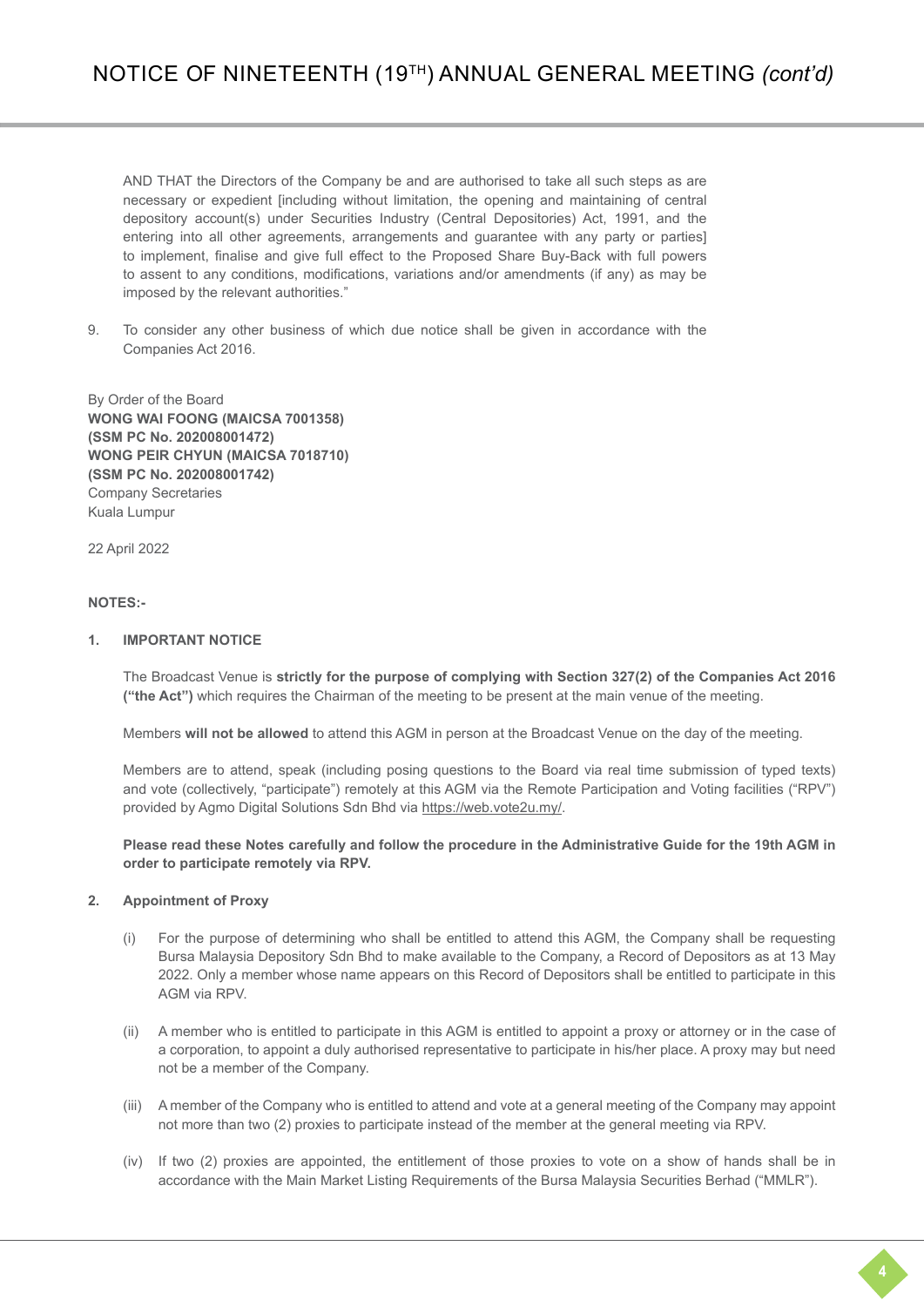- (v) Where a member of the Company is an authorised nominee as defined in the Securities Industry (Central Depositories) Act 1991 ("Central Depositories Act"), it may appoint not more than two (2) proxies in respect of each securities account it holds in ordinary shares of the Company standing to the credit of the said securities account.
- (vi) Where a member of the Company is an exempt authorised nominee which holds ordinary shares in the Company for multiple beneficial owners in one securities account ("omnibus account"), there is no limit to the number of proxies which the exempt authorised nominee may appoint in respect of each omnibus account it holds. An exempt authorised nominee refers to an authorised nominee defined under the Central Depositories Act which is exempted from compliance with the provisions of Section 25A(1) of the Central Depositories Act.
- (vii) Where a member appoints more than one (1) proxy, the proportion of shareholdings to be represented by each proxy must be specified in the instrument appointing the proxies.
- (viii) A member who has appointed a proxy or attorney or authorised representative to participate at this AGM via RPV must request his/her proxy or attorney or authorised representative to register himself/herself for RPV via https://web.vote2u.my/. Procedure for RPV can be found in the Administrative Guide for the 19th AGM.
- (ix) The appointment of a proxy must be made in a hard copy form deposited at the registered office of the Company situated at Wisma LSK, Lot 6122, Jalan Haji Abdul Manan, Off Jalan Meru, 41050 Klang, Selangor Darul Ehsan and must be received by the Company not less than forty-eight (48) hours before the time appointed for holding the AGM or adjourned AGM at which the person named in the appointment proposes to vote.
- (x) Any authority pursuant to which such an appointment is made by a power of attorney must be deposited at the registered office of the Company situated at Wisma LSK, Lot 6122, Jalan Haji Abdul Manan, Off Jalan Meru, 41050 Klang, Selangor Darul Ehsan not less than forty-eight (48) hours before the time appointed for holding the AGM or adjourned AGM at which the person named in the appointment proposes to vote. A copy of the power of attorney may be accepted provided that it is certified notarially and/or in accordance with the applicable legal requirements in the relevant jurisdiction in which it is executed.
- (xi) Please ensure ALL the particulars as required in this proxy form are completed, signed and dated accordingly.
- (xii) Last date and time for lodging this proxy form is Saturday, 21 May 2022 at 10.00 a.m.
- (xiii) For a corporate member who has appointed an authorised representative, please deposit the **ORIGINAL** certificate of appointment of authorised representative at the registered office of the Company situated at Wisma LSK, Lot 6122, Jalan Haji Abdul Manan, Off Jalan Meru, 41050 Klang, Selangor Darul Ehsan. The certificate of appointment of authorised representative should be executed in the following manner:-
	- 1. If the corporate member has a common seal, the certificate of appointment of authorised representative should be executed under seal in accordance with the constitution of the corporate member.
	- 2. If the corporate member does not have a common seal, the certificate of appointment of authorised representative should be affixed with the rubber stamp of the corporate member (if any) and executed by:-
		- (a) at least two (2) authorised officers, of whom one shall be a director; or
		- (b) any director and/or authorised officers in accordance with the laws of the country under which the corporate member is incorporated.

## **3. Audited Financial Statements for the financial year ended 31 December 2021**

This agenda item is meant for discussion only as the provision of Section 340(1) of the Act does not require a formal approval of shareholders for the Audited Financial Statements. Hence, this item on this agenda item is not put forward for voting by shareholders.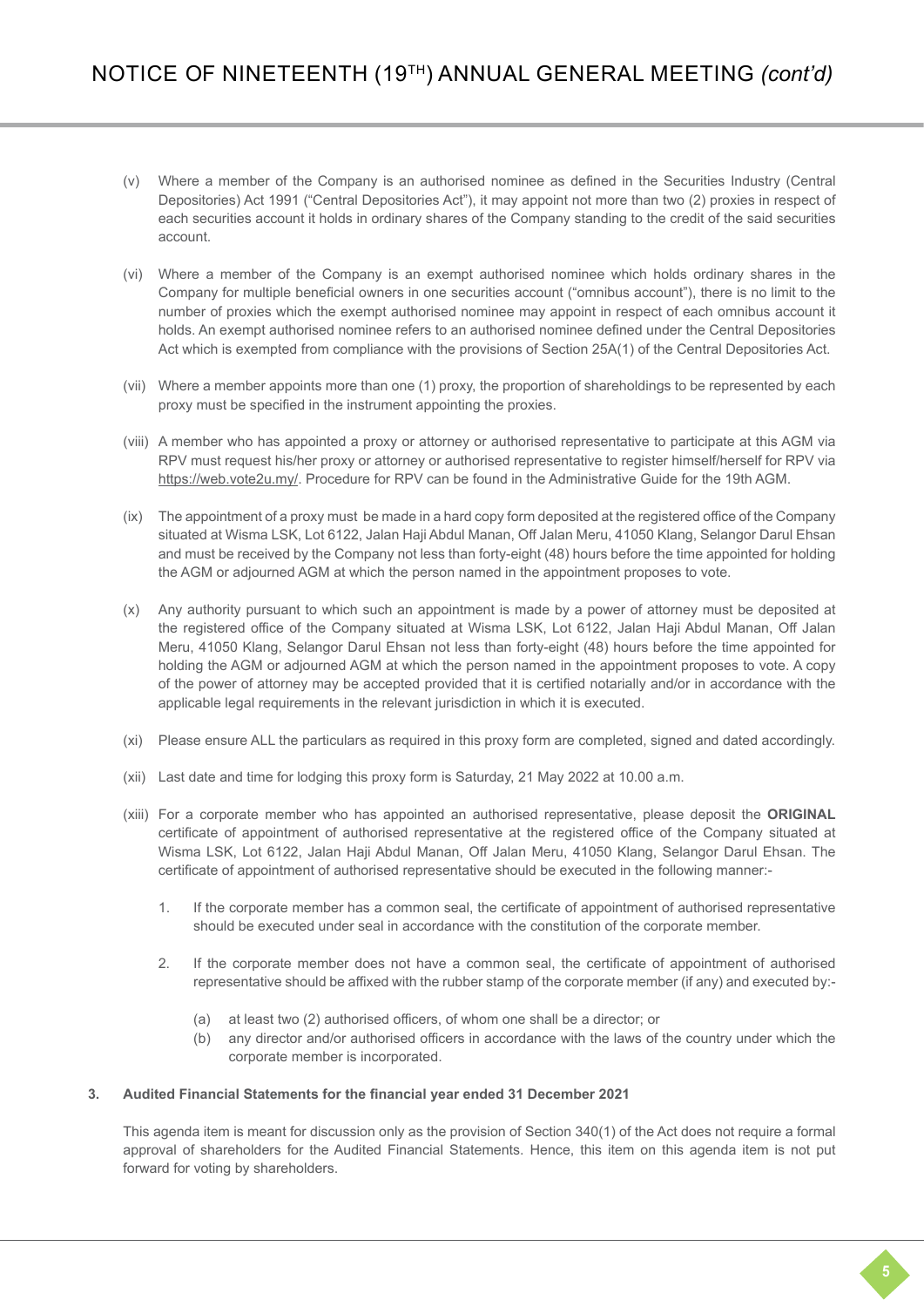## **4. Resolutions 1 to 3 – Re-election of Directors**

Dato' Lee Kong Sim, Wong Yoke San and Ng Fong Fong ("Retiring Directors") are standing for re-election as Directors of the Company and being eligible, have offered themselves for re-election at the 19th AGM.

The Board had through the Nomination and Remuneration Committee ("NRC") carried out the assessment on the Retiring Directors and agreed that they met the criteria as prescribed by Paragraph 2.20A of the MMLR on character, experience, integrity, competence and time to effectively discharge their role as Directors.

The Board had also through the NRC evaluated the independence of Ng Fong Fong, who was appointed on 1 November 2021 and shall hold office until the conclusion of the forthcoming 19th AGM and eligible for re-election pursuant to the Constitution, and Wong Yoke San. The Board agreed that Wong Yoke San and Ng Fong Fong met the criteria of independence as prescribed in the MMLR of Bursa Securities.

## **5. Resolutions 4 to 9 – Directors' Fees and Benefits**

Pursuant to Section 230(1) of the Act, the fees of the Directors and any benefits payable to the Directors of a listed company and its subsidiaries shall be approved at a general meeting.

The proposed Directors' fees for the period from the 19th AGM until the date of next AGM under Resolutions 4 to 7 are calculated based on the current Board composition. The said Resolutions are to allow the Company to make payment of Directors' fees to the Non-Executive Directors up till next AGM of the Company.

Resolution 8 is to facilitate the payment of additional Directors' fees which were budgeted for the period from the 19th AGM until the date of next AGM in the event the Company appoints additional Non-Executive Director(s).

The proposed Directors' benefits under Resolution 9 are calculated based on the current Board size and the number of scheduled Board and Committee meetings from the 19th AGM until the date of next AGM. In the event the proposed amount is insufficient (e.g. due to more meetings or enlarged Board size), approval will be sought at the next AGM for the shortfall.

## **6. Resolution 10 – Re-appointment of Auditors**

The Board had on 4 April 2022 through the Audit Committee ("AC") assessed the suitability, objectivity and independence of the External Auditors, Messrs Nexia SSY PLT and considered the re-appointment of Messrs Nexia SSY PLT as Auditors of the Company. The Board and AC collectively agreed and satisfied that Messrs Nexia SSY PLT has the relevant criteria prescribed by Paragraph 15.21 of the MMLR.

## **EXPLANATORY NOTES ON SPECIAL BUSINESS**

#### **1. Resolution 11 – Authority to Allot Shares of the Company pursuant to Sections 75 and 76 of the Act**

The proposed ordinary resolution, if passed, will empower the Directors of the Company to issue and allot ordinary shares of the Company from time to time and to grant rights to subscribe for shares in the Company, convert any securities into shares in the Company, or allot shares under an agreement or option or offer, provided that the aggregate number of shares allotted pursuant to this resolution does not exceed 20% of the total number of issued shares (excluding treasury shares) of the Company for the time being ("Proposed 20% General Mandate") up to 31 December 2022. With effect from 1 January 2023, the Proposed 20% General Mandate will be reinstated to a 10% limit ("Proposed 10% General Mandate") according to Paragraph 6.03 of the MMLR.

The authority for the Proposed 10% General Mandate will, unless revoked or varied by the Company in a general meeting, expire at the conclusion of the next AGM or the expiration of the period within which the next AGM is required by law to be held, whichever is earlier.